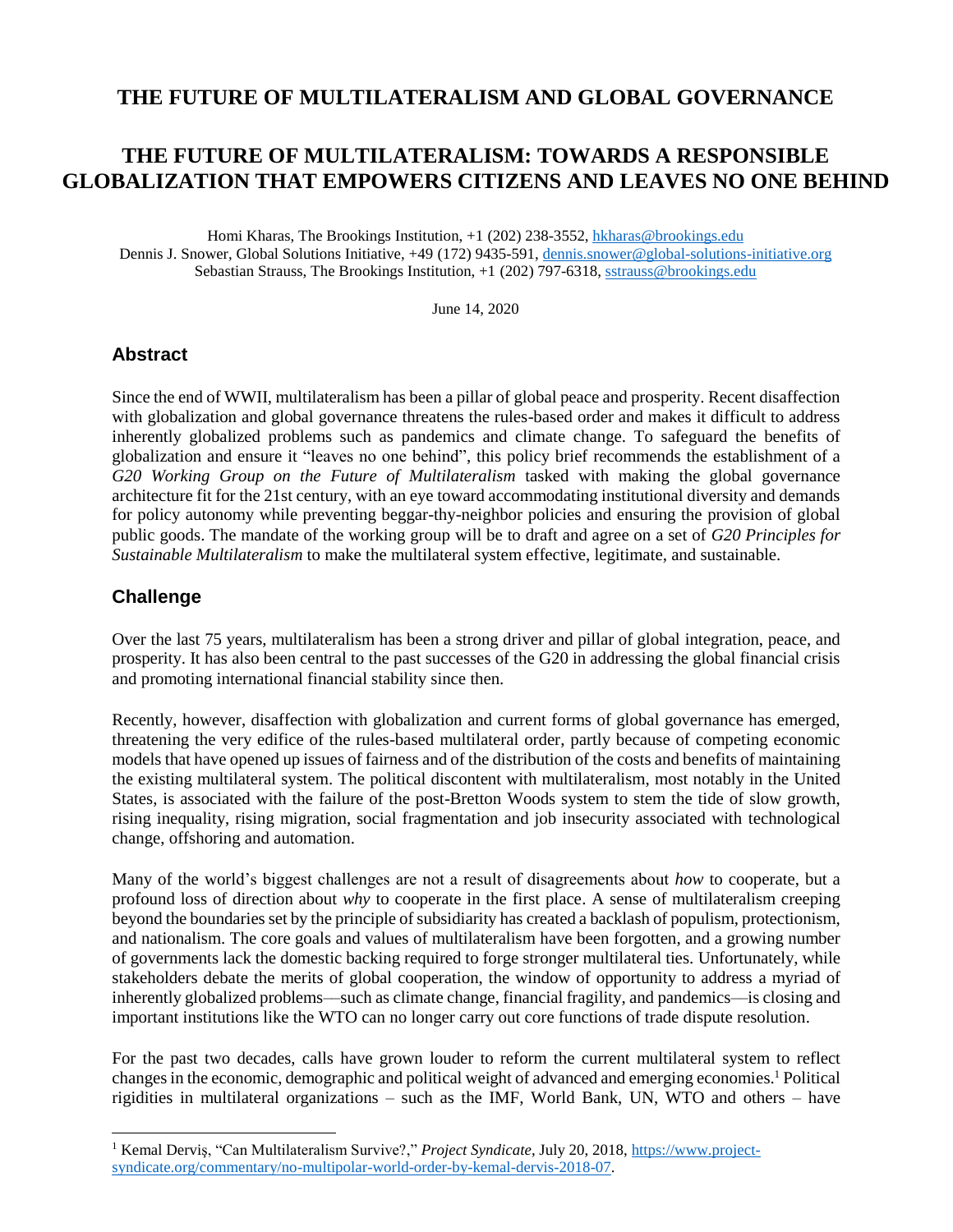prevented adequate reform from being achieved. At the same time, disillusionment with multilateralism led to consideration of various alternatives, such as replacement of multilateral agreements by bilateral deals or the replacement of multilateral rules by rules for likeminded or geographically proximate countries. None of these alternatives can substitute for true multilateralism, however, since a globalized world facing inherently global challenges requires globally concerted action.

All too often treated as an end in itself, multilateralism must be reimagined as a means to empowering citizens and enhancing social prosperity. While in practice this may entail a thinner globalization, a scaled back but inclusive and sustainable multilateralism is preferable to no multilateralism at all. The challenge is to find a set of legitimate general principles to guide and constrain global rulemaking that all nations can agree on and that "leaves no one behind".

## **Proposal**

The COVID-19 catastrophe has laid bare key vulnerabilities in today's hyper-globalized mode of production as well as important gaps in the global governance architecture. The current configuration of economic globalization was designed to maximize efficiency, minimize transaction costs, and reap the benefits of scale. Politicians promised that the rising tide would lift all boats. But while global GDP has risen quite rapidly over the past decades, globalization also resulted in widening inequalities within and across countries, exposed nations to unquantifiable levels of systemic fragility. Not surprisingly, COVID-19 and the resulting economic downturn are only aggravating existing social inequalities within and among countries. Once again as in the aftermath of 2008, it is the most vulnerable and marginalized—poor countries as well as vulnerable people within richer countries—that are hit the hardest.

Moreover, the ever-widening scope of globalization also undermined democracy by reducing nations' sovereign policy autonomy, inhibiting often desirable policy diversity and experimentation in the process. As Dani Rodrik has argued, there is a trilemma preventing simultaneous achievement of deep globalization, national sovereignty and democracy.<sup>2</sup> Far too often, small and medium sized nations (particularly in the Global South) have been forced to choose between gaining access to global markets and keeping policy space for the pursuit of their national development strategies.

While COVID-19 is holding up a magnifying glass to deep- and hard-set structural problems in the global governance architecture, even before its emergence the world was already fast approaching irreversible thresholds and tipping points on several global challenges, most notably in the realms of climate change and artificial intelligence.<sup>3</sup> The window of opportunity to address some of these problems is closing; the catastrophe brought on by COVID-19 has only added greater urgency to the need for a multilateralism that can deal with the huge dangers that lie ahead.

To safeguard its benefits and ensure it works in the service of all nations and people, multilateralism needs to address its discontents and evolve to be fit for purpose in an era of renewed great power competition and a decoupling of economic prosperity from social prosperity. A multilateralism fit for the 21st century ought to prioritize the wellbeing of the worst-off, build much more robustness into the global system, and accommodate legitimate demands for policy autonomy, while ensuring the prevention of beggar-thyneighbor policies, the provision of global public goods, and the management of the global commons. This new compromise should be bound by a negotiated understanding of where to position international institutions within the globalization trilemma.

#### *Recommendation*

 $\overline{a}$ 

To lay the groundwork for an inclusive dialogue in the G20, we recommend the establishment of a *G20 Working Group on the Future of Multilateralism* to develop a set of principles that can be built on to create

<sup>2</sup> Dani Rodrik, "The Inescapable Trilemma of the World Economy," *Dani Rodrik's weblog*, June 27, 2007, [https://rodrik.typepad.com/dani\\_rodriks\\_weblog/2007/06/the-inescapable.html.](https://rodrik.typepad.com/dani_rodriks_weblog/2007/06/the-inescapable.html)

<sup>&</sup>lt;sup>3</sup> Kemal Derviş, "Closing the Global Governance Gap," Project Syndicate, May 29, 2019[, https://www.project](https://www.project-syndicate.org/commentary/digital-technologies-global-governance-challenges-by-kemal-dervis-2019-05)[syndicate.org/commentary/digital-technologies-global-governance-challenges-by-kemal-dervis-2019-05.](https://www.project-syndicate.org/commentary/digital-technologies-global-governance-challenges-by-kemal-dervis-2019-05)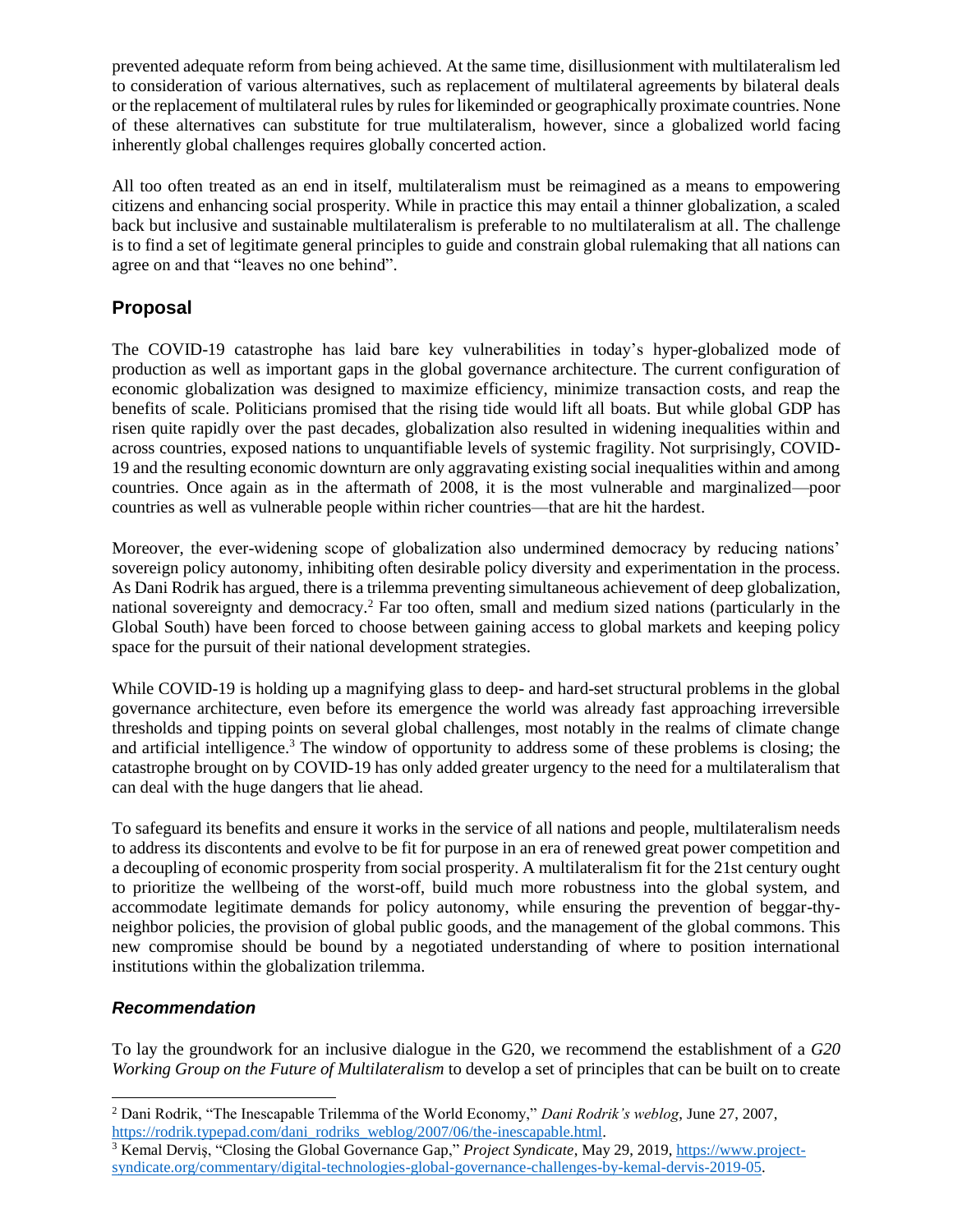a new pact on multilateralism, with an eye toward accepting institutional diversity while preventing beggarthy-neighbor policies and ensuring the provision of global public goods and management of the global commons.

The concrete mandate of the *G20 Working Group on the Future of Multilateralism* would be to design and achieve consensus on the traffic rules needed to achieve adequate multilateral cooperation and coordination while ensuring that the multilateral system remains democratically legitimate and politically sustainable. To this end, the *Working Group* should seek to elicit, classify, and compare the views of stakeholders from a broad range of geographies and substantive policy areas on multilateralism and new paradigms of institutional governance.

What are the major normative gaps today related to the global governance system and its role? In what policy domains does it make sense for global rules and institutions to constrain national action? What are the appropriate criteria for selecting them? Does the current multilateral system suffer from a democratic deficit? If so, can it be made democratically legitimate and politically sustainable simply by granting nationstates more policy space? In such a world of potentially democracy-enhancing global governance, what essential traffic rules or general principles are needed to ensure basic cooperation and coordination? How can greater robustness be achieved? How must existing institutions evolve and adjust, and where are new institutions required? Given the desirability of subsidiarity, what is the role of subnational actors in this framework? Should non-state actors (including civil society and corporations) use market and social mechanisms to catalyze collective action? The *Working Group* should address these and related questions.

Looking to 2021, a key outcome of this *Working Group* could be the consensus drafting and approval of *G20 Principles for Sustainable Multilateralism* that respond to the above realities, challenges and opportunities. These *Principles* would act as a set of general "traffic rules that help vehicles of different size and shape and traveling at varying speeds navigate around each other, rather than impose an identical car or a uniform speed limit on all".<sup>4</sup>

The following are suggested guidelines for such a set of generalizable principles that all countries could agree on to deliver a more inclusive and sustainable multilateralism.

- 1. Focus on Wellbeing and Equity. The new multilateralism must be conceived first and foremost as a vehicle for enhancing citizen empowerment. It must recognize that globalization and multilateralism are means to an end––social and economic prosperity and security––rather than ends in themselves. This means that multilateral cooperation must be justified clearly in terms of the public interest and used as an instrument to promote sustainable, balanced, and inclusive growth, not simply to promote globalization for its own sake. Operationally, multilateral agreements and global governance institutions must be shown to enhance the wellbeing of the worst-off and most marginalized people everywhere. Governments across the world have already embraced the Agenda 2030 principle of "leave no one behind"; this principle must now be built into multilateralism in a systematic way.
- 2. Embrace Diversity. Existing global institutions largely assume the existence of one "correct" approach to policy that is universally valid. The new multilateralism must instead recognize that there is no one way to satisfying human needs, and that policy diversity is inherently desirable. First, because there is diversity of preferences and of needs in economic policy, one-size-fits-all approaches might be costly. Second, because there are many policy areas in which the *ex ante* optimal policies are unknown, it may be desirable to allow national experimentation. The current debate on the best approach to deal with the COVID-19 pandemic––whether through containment, mitigation, suppression, or herd immunity—is a good example.

 $\overline{a}$ <sup>4</sup> Dani Rodrik, *Straight Talk on Trade: Ideas for a Sane World Economy* (Princeton; Oxford: Princeton University Press, 2018), 225.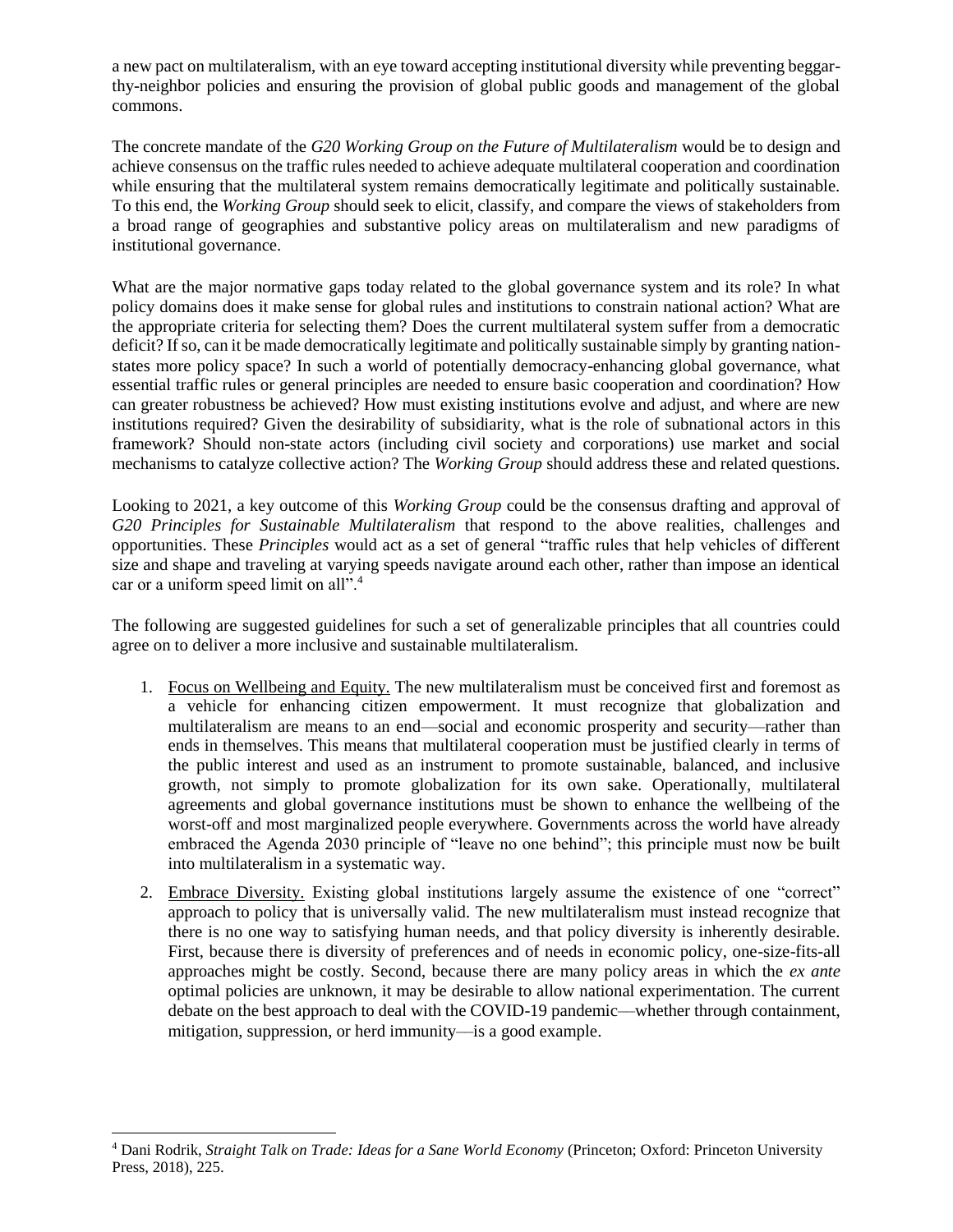- **3.** Robustness**.** As COVID-19 tragically illustrates, hyper-globalization has made the world unprecedently interdependent and fragile.<sup>5</sup> Robustness and security were sacrificed on the altar of short-term efficiency and cost reduction. While maximizing immediate efficiency, global value chains also increased the likelihood of cascading failures. To protect humanity from catastrophic risks, the new multilateralism should ensure that the global economy is robust to systemic failure by building in some redundancy and fail-safe principles as well as greater diversification into economic systems. Some degree of adaptive de-globalization may be needed to achieve greater robustness, but doing so effectively requires more rather than less multilateralism. Burden sharing and cooperation, nested in a system of global rules that ensures key vulnerabilities are managed together, are needed to build affordable robustness.
- 4. Legitimacy. Too many of the decisions at the multilateral level are made by, and to the benefit of, a minority of nations and people. This makes the system fragile and unfair. Legitimizing global governance entails improving the representativeness of global rulemaking processes, enhancing the inclusion of marginalized voices, and bolstering responsiveness and accountability mechanisms. While inclusion and equity are valuable features in and of themselves, they also serve the purpose of making systems more legitimate and therefore more sustainable. Legitimation and accountability in the context of global governance require a process of transnational deliberation that can generate explanations for actions taken (or not taken) that others can acknowledge as legitimate, even when interests diverge and disagreement prevails.
- 5. Do No Harm. A minimum core purpose of multilateralism should be to prevent "beggar-thyneighbor" policies through which countries seek to gain advantage at the expense of other countries. Just as national politics must induce citizens of nations to constrain their pursuit of self-interest in order to achieve common national goals, so multilateral politics must once again induce nations to constrain their pursuit of national interest in order to achieve common transnational goals.
- 6. Subsidiarity. Multilateralism should serve a subsidiary function, dealing only with policies that cannot be tackled at the national or sub-national level and with issues that have spillover effects across borders. Global governance must also transcend exclusive clubs of governments, regulators and technocrats by moving beyond state-centered multilateralism toward a bottom-up, inclusive, multi-channel multilateralism that, in the words of John Ruggie, "actively embraces the potential contributions to global social organization by civil society and corporate actors."<sup>6</sup> Often, these actors are able to sidestep political contestation and advance new global norms via market and social mechanisms more effectively and legitimately than any national or supranational government could.
- 7. Systemic Coherence. The new multilateralism must be designed, however, with a view to ensuring the systemic coherence of the world order. In view of the diverse cultures, conditions, capabilities, norms and values represented in the community of nations, diversity of policy approaches is desirable. Nevertheless, this diversity of approaches must be brought into consistency with multilateral agreements aimed at addressing global challenges. When multilateral policies come into conflict with national policies, the result is generally detrimental to both. Multilateral agreements and national policies need to be formulated accordingly. Achieving systemic coherence in policy making requires agreement on an overall approach to policy making, which can only be achieved through an evolving dialogue among nations at multiple levels, involving a wide range of stakeholders from the domains of politics, business, academia and civil society. An illustration of such an approach, which may provide a useful point of departure for the evolving dialogue, is Elinor Ostrom's Core Design Principles, as applied to the relationships among nations: (1) encourage national solidarity; (2) match rules addressing global problems to national needs and conditions; (3) ensure that all states affected by the rules can be involved in changing the rules; (4) ensure that the rule-making rights of states are respected at the multilateral level; (5) develop a system, carried out by the member states, for monitoring states' behaviors; (6) agree on graduated sanctions for

 $\overline{a}$ 

<sup>5</sup> Kemal Derviş and Sebastian Strauss, "What COVID-19 Means for International Cooperation," *Project Syndicate*, March 6, 2020[, https://www.project-syndicate.org/commentary/global-cooperation-can-prevent-next-pandemic-by](https://www.project-syndicate.org/commentary/global-cooperation-can-prevent-next-pandemic-by-kemal-dervis-and-sebasti-n-strauss-2020-03)[kemal-dervis-and-sebasti-n-strauss-2020-03.](https://www.project-syndicate.org/commentary/global-cooperation-can-prevent-next-pandemic-by-kemal-dervis-and-sebasti-n-strauss-2020-03)

<sup>6</sup> Dani Rodrik, *The Globalization Paradox: Democracy and the Future of the World Economy* (New York: W. W. Norton, 2011), 211.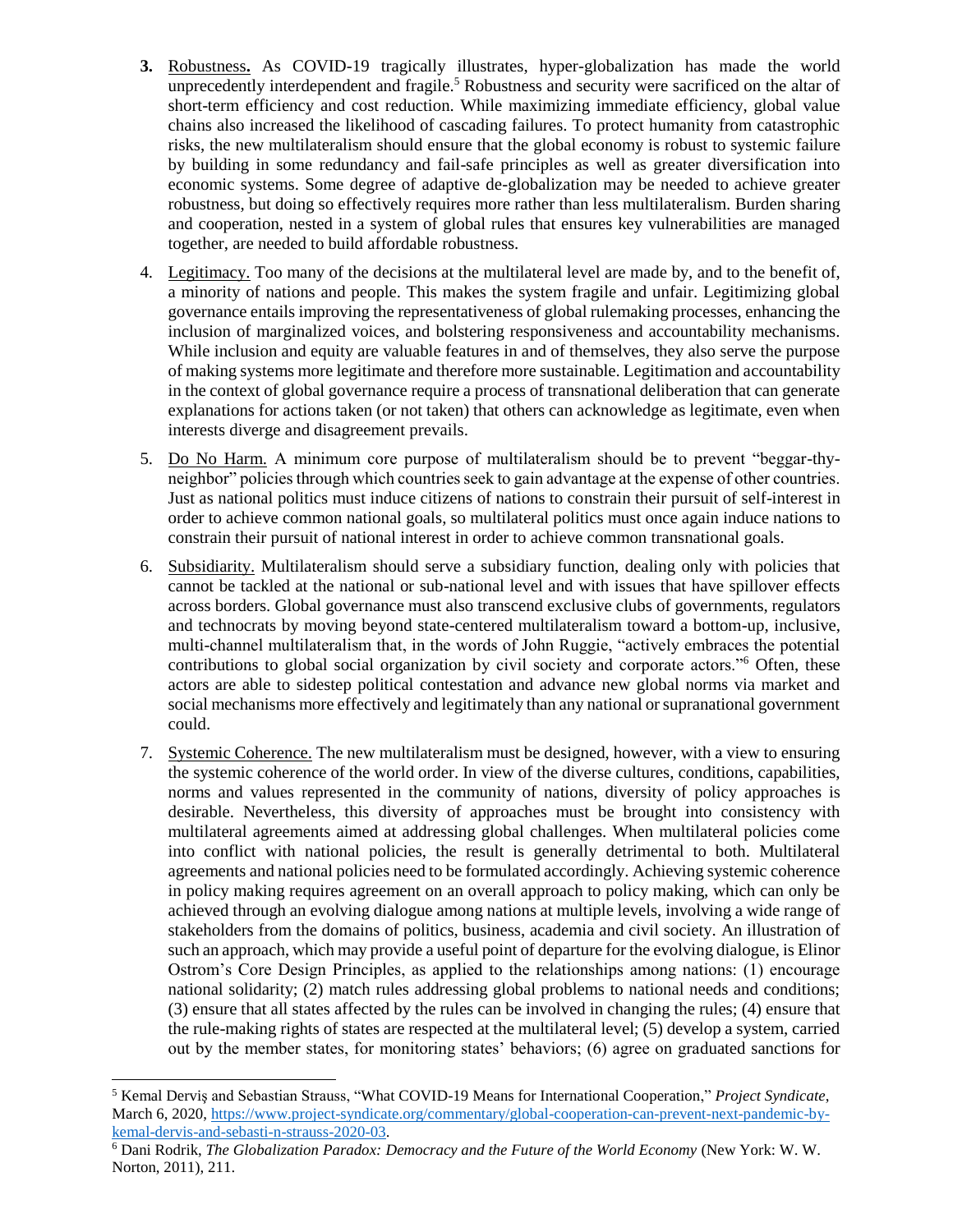rule violators; (7) agree on accessible, low-cost dispute resolution mechanisms; and (8) build responsibility for addressing global problems through nested tiers of governance, in which diverse national policies and multilateral agreements constitute a consistent system of policy making.<sup>7</sup> In service of systemic coherence, the G20 must itself seek greater coordination with the UN system, Bretton Woods institutions, and related bodies. To give an example of a concrete proposal, a recent follow-on report to the 2015 Albright-Gambari Commission Report recommends that the G20 be upgraded to a " $G20+$ " by: (1) assembling  $G20$  heads of state at UN Headquarters during the UN General Assembly every 2 years; (2) establishing formal links with intergovernmental organizations for policy implementation and follow-through, and (3) establishing a small secretariat to enhance systemic coordination and enable the accumulation of a collective institutional memory and consensus.<sup>8</sup> Reforms of this kind would make the G20 not only a more effective institution but also a more inclusive and therefore sustainable one.

This list is by no means exhaustive; its purpose is to identify consensus "north stars" for guiding a G20 exercise to imagine a better multilateralism for all.

The G20 is the only existing forum in which consensus for a systematic and coherent reform of the multilateral system could plausibly be achieved. While the new multilateralism may need to build on the existing patchwork of plurilateral, multi-level, multi-channel coalitions and alliances designed to address specific overlapping interests governed by general principles and guided by multilateral consensus, only the G20, with its economic and geopolitical weight and its myriad engagement groups, has sufficient scope and scale to police compliance with such principles and to serve as platform for the multi-stakeholder dialogue needed to achieve consensus.

### **References**

 $\overline{a}$ 

Derviş, Kemal. "Can Multilateralism Survive?" *Project Syndicate*, July 20, 2018. [https://www.project](https://www.project-syndicate.org/commentary/no-multipolar-world-order-by-kemal-dervis-2018-07)[syndicate.org/commentary/no-multipolar-world-order-by-kemal-dervis-2018-07.](https://www.project-syndicate.org/commentary/no-multipolar-world-order-by-kemal-dervis-2018-07)

Derviş, Kemal. "Closing the Global Governance Gap" *Project Syndicate*, May 29, 2019. [https://www.project-syndicate.org/commentary/digital-technologies-global-governance-challenges-by](https://www.project-syndicate.org/commentary/digital-technologies-global-governance-challenges-by-kemal-dervis-2019-05)[kemal-dervis-2019-05.](https://www.project-syndicate.org/commentary/digital-technologies-global-governance-challenges-by-kemal-dervis-2019-05)

Derviş, Kemal and Sebastian Strauss. "What COVID-19 Means for International Cooperation." *Project Syndicate*, March 6, 2020. [https://www.project-syndicate.org/commentary/global-cooperation-can](https://www.project-syndicate.org/commentary/global-cooperation-can-prevent-next-pandemic-by-kemal-dervis-and-sebasti-n-strauss-2020-03)[prevent-next-pandemic-by-kemal-dervis-and-sebasti-n-strauss-2020-03.](https://www.project-syndicate.org/commentary/global-cooperation-can-prevent-next-pandemic-by-kemal-dervis-and-sebasti-n-strauss-2020-03)

Ostrom, Elinor. *Governing the Commons: The Evolution of Institutions for Collective Action.* Cambridge, UK: Cambridge University Press, 1990.

Rodrik, Dani. "The Inescapable Trilemma of the World Economy." *Dani Rodrik's weblog*, June 27, 2007. [https://rodrik.typepad.com/dani\\_rodriks\\_weblog/2007/06/the-inescapable.html.](https://rodrik.typepad.com/dani_rodriks_weblog/2007/06/the-inescapable.html)

Rodrik, Dani. *The Globalization Paradox: Democracy and the Future of the World Economy.* New York: W. W. Norton & Co., 2011.

Rodrik, Dani. *Straight Talk on Trade: Ideas for a Sane World Economy*. Princeton; Oxford: Princeton University Press, 2018.

<sup>7</sup> Elinor Ostrom, *Governing the Commons: The Evolution of Institutions for Collective Action* (Cambridge, UK: Cambridge University Press, 1990).

<sup>8</sup> The Stimson Center, *An Innovation Agenda for the UN 75: The Albright-Gambari Commission Report and the Road to 2020* (Washington, DC: Stimson, 2019),

[http://www.platformglobalsecurityjusticegovernance.org/publications-resources/an-innovation-agenda-for-un-75/.](http://www.platformglobalsecurityjusticegovernance.org/publications-resources/an-innovation-agenda-for-un-75/)